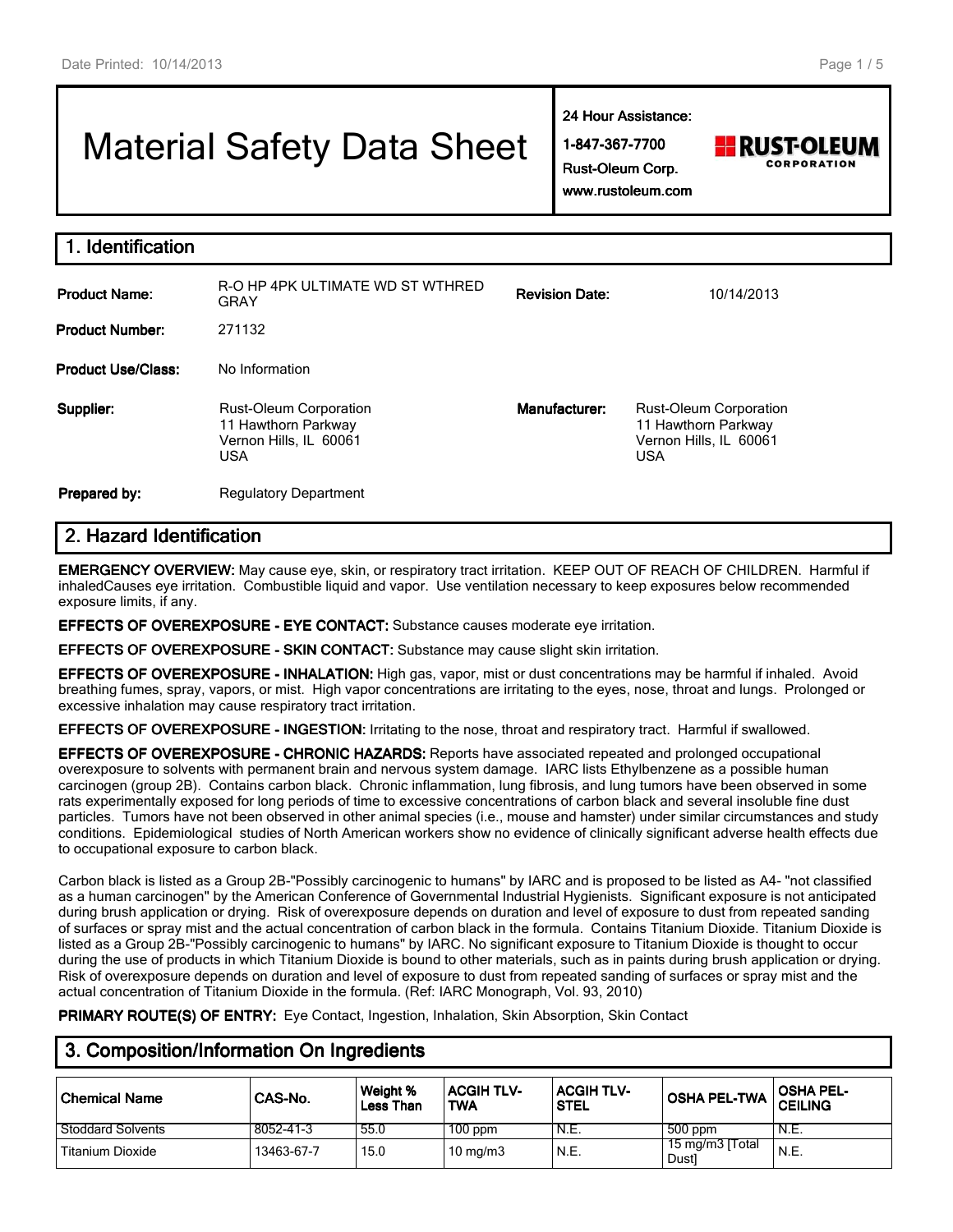| Solvent Naptha, Light Aromatic | 64742-95-6 | 5.0 | `N.E.            | N.E.      | N.E.                 | N.E. |
|--------------------------------|------------|-----|------------------|-----------|----------------------|------|
| Amorphous Silica               | 7631-86-9  | 5.U | N.E.             | N.E.      | $0.8 \text{ ma/m}$ 3 | N.E. |
| Carbon Black                   | 1333-86-4  | 1.U | $3 \text{ ma/m}$ | N.E.      | $3.5 \text{ ma/m}$   | N.E. |
| Ethylbenzene                   | 100-41-4   | I.U | 20 ppm           | $125$ ppm | $100$ ppm            | N.E. |

### **4. First-aid Measures**

**FIRST AID - EYE CONTACT:** Immediately flush eyes with plenty of water for at least 15 minutes holding eyelids open. Get medical attention. Do NOT allow rubbing of eyes or keeping eyes closed.

**FIRST AID - SKIN CONTACT:** Wash skin with soap and water. Remove contaminated clothing. Get medical attention if irritation develops or persists.

**FIRST AID - INHALATION:** Remove to fresh air. If not breathing, give artificial respiration. If breathing is difficult, give oxygen. Get immediate medical attention. Do NOT use mouth-to-mouth resuscitation. If you experience difficulty in breathing, leave the area to obtain fresh air. If continued difficulty is experienced, get medical assistance immediately.

**FIRST AID - INGESTION:** If swallowed, get medical attention.

| 5. Fire-fighting Measures |                  |  |  |  |  |  |  |
|---------------------------|------------------|--|--|--|--|--|--|
| Flash Point, °F           | 104 (Calculated) |  |  |  |  |  |  |

**Extinguishing Media:** Alcohol Film Forming Foam, Carbon Dioxide, Dry Chemical, Dry Sand, Water Fog

**UNUSUAL FIRE AND EXPLOSION HAZARDS:** No unusual fire or explosion hazards noted. Closed containers may explode when exposed to extreme heat due to buildup of steam. Keep containers tightly closed. Combustible liquid and vapor.

**SPECIAL FIREFIGHTING PROCEDURES:** Evacuate area and fight fire from a safe distance. Use water spray to keep fire-exposed containers cool. Containers may explode when heated.

#### **6. Accidental Release Measures**

**STEPS TO BE TAKEN IF MATERIAL IS RELEASED OR SPILLED:** Dispose of according to local, state (provincial) and federal regulations. Do not incinerate closed containers. Remove all sources of ignition, ventilate area and remove with inert absorbent and non-sparking tools.

## **7. Handling and Storage**

**HANDLING:** Wash thoroughly after handling. Wash hands before eating. Remove contaminated clothing and launder before reuse. Use only with adequate ventilation. Follow all MSDS/label precautions even after container is emptied because it may retain product residues. Avoid breathing fumes, vapors, or mist. Avoid contact with eyes, skin and clothing.

**STORAGE:** Store in a dry, well ventilated place. Keep container tightly closed when not in use. Keep containers tightly closed. Isolate from heat, electrical equipment, sparks and open flame. Do not store above 120 ° F. Store large quantities in buildings designed and protected for storage of NFPA Class II combustible liquids. Avoid excess heat.

### **8. Exposure Controls/Personal Protection**

**ENGINEERING CONTROLS:** Use process enclosures, local exhaust ventilation, or other engineering controls to control airborne levels below recommended exposure limits. Prevent build-up of vapors by opening all doors and windows to achieve crossventilation.

**RESPIRATORY PROTECTION:** A respiratory protection program that meets OSHA 1910.134 and ANSI Z88.2 requirements must be followed whenever workplace conditions warrant a respirator's use.

**SKIN PROTECTION:** Use gloves to prevent prolonged skin contact. Nitrile or Neoprene gloves may afford adequate skin protection.

**EYE PROTECTION:** Use safety eyewear designed to protect against splash of liquids.

**OTHER PROTECTIVE EQUIPMENT:** Refer to safety supervisor or industrial hygienist for further guidance regarding types of personal protective equipment and their applications.

**HYGIENIC PRACTICES:** Wash thoroughly with soap and water before eating, drinking or smoking. Remove contaminated clothing immediately and launder before reuse.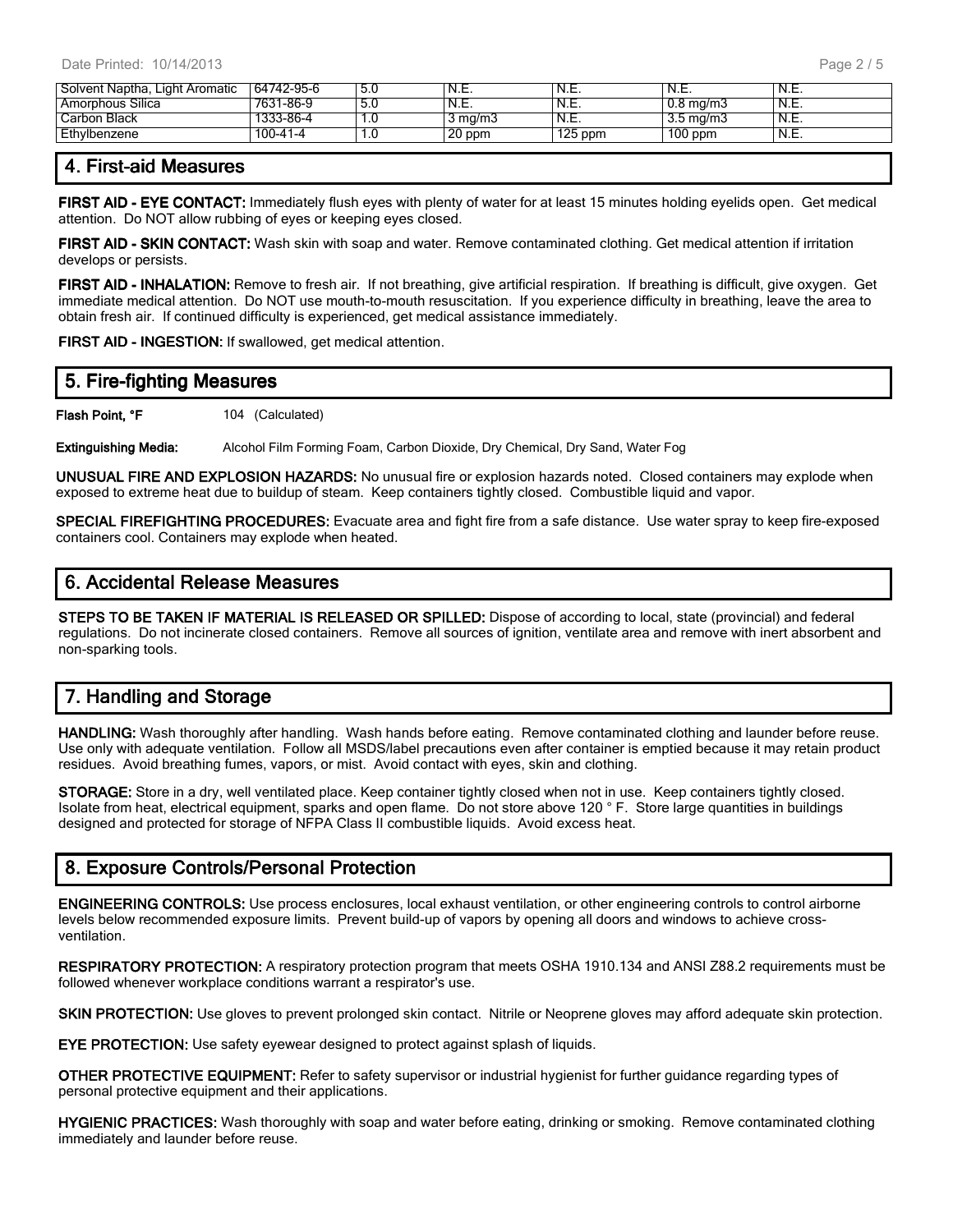# **9. Physical and Chemical Properties**

| <b>Vapor Density</b>        | Heavier than Air | Odor:                    | Solvent Like             |
|-----------------------------|------------------|--------------------------|--------------------------|
| Appearance:                 | Aerosolized Mist | <b>Evaporation Rate:</b> | <b>Faster than Ether</b> |
| <b>Solubility in Water:</b> | Slight           | <b>Freeze Point:</b>     | N.D.                     |
| <b>Specific Gravity:</b>    | 0.966            | pH:                      | N.A.                     |
| <b>Physical State:</b>      | Liguid           |                          |                          |

(See section 16 for abbreviation legend)

### **10. Stability and Reactivity**

**CONDITIONS TO AVOID:** Avoid temperatures above 120 ° F. Avoid contact with strong acid and strong bases.

**INCOMPATIBILITY:** Incompatible with strong oxidizing agents, strong acids and strong alkalies.

**HAZARDOUS DECOMPOSITION:** When heated to decomposition, it emits acrid smoke and irritating fumes. Contains solvents which may form carbon monoxide, carbon dioxide, and formaldehyde

**HAZARDOUS POLYMERIZATION:** Will not occur under normal conditions.

**STABILITY:** This product is stable under normal storage conditions.

# **11. Toxicological Information**

| <b>Chemical Name</b>           | LD50                    | <b>LC50</b>                  |
|--------------------------------|-------------------------|------------------------------|
| <b>Stoddard Solvents</b>       | >5000 mg/kg (Rat, Oral) | N.E.                         |
| Titanium Dioxide               | >7500 mg/kg (Rat, Oral) | N.E.                         |
| Solvent Naptha, Light Aromatic | 4700 mg/kg (Rat, Oral)  | 3670 mg/kg (Rat, Inhalation) |
| Amorphous Silica               | >7500 mg/kg (Rat)       | $>250$ mg/m3 (Rat, 6Hr)      |
| Carbon Black                   | >8000 mg/kg (Rat, Oral) | N.E.                         |
| Ethylbenzene                   | 3500 mg/kg (Rat, Oral)  | N.E.                         |

# **12. Ecological Information**

**ECOLOGICAL INFORMATION:** Product is a mixture of listed components.

### **13. Disposal Information**

**DISPOSAL INFORMATION:** Dispose of material in accordance to local, state and federal regulations and ordinances. Do not allow to enter waterways, wastewater. soil, storm drains or sewer systems.

### **14. Transport Information**

|                              | Domestic (USDOT) | International (IMDG) | Air (IATA)  | <b>TDG (Canada)</b> |
|------------------------------|------------------|----------------------|-------------|---------------------|
| <b>UN Number:</b>            | N.A.             | 1263                 | 1263        | N.A.                |
| <b>Proper Shipping Name:</b> | Not Regulated    | Paint                | Paint       | Not Regulated       |
| <b>Hazard Class:</b>         | N.A.             | 3                    | 3           | N.A.                |
| Packing Group:               | N.A.             | III                  | Ш           | N.A.                |
| <b>Limited Quantity:</b>     | No.              | Yes, >5L No          | Yes, >5L No | No.                 |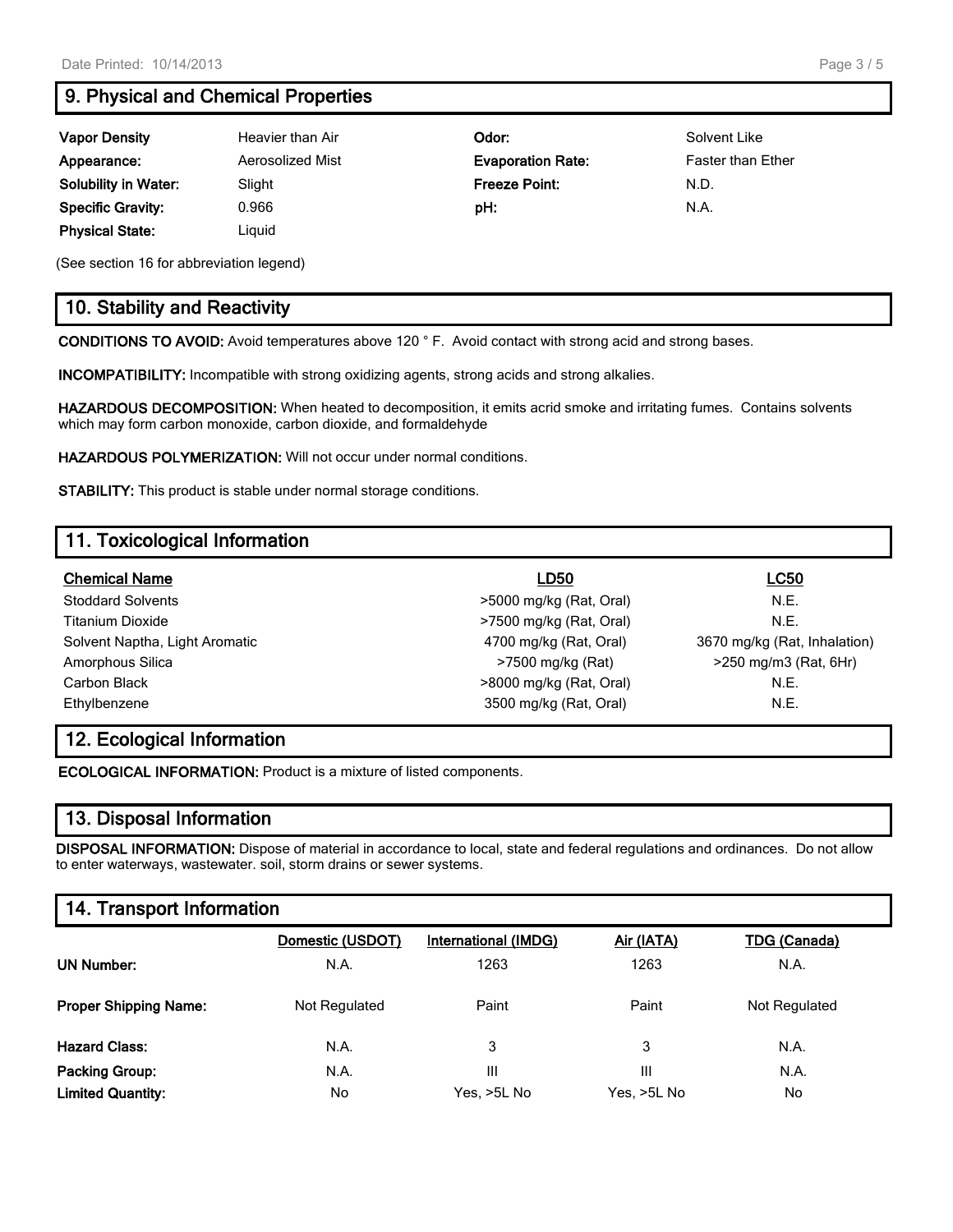#### **15. Regulatory Information**

#### **U.S. Federal Regulations:**

#### **CERCLA - SARA Hazard Category**

This product has been reviewed according to the EPA 'Hazard Categories' promulgated under Sections 311 and 312 of the Superfund Amendment and Reauthorization Act of 1986 (SARA Title III) and is considered, under applicable definitions, to meet the following categories:

Fire Hazard, Acute Health Hazard, Chronic Health Hazard

#### **Sara Section 313:**

This product contains the following substances subject to the reporting requirements of Section 313 of Title III of the Superfund Amendment and Reauthorization Act of 1986 and 40 CFR part 372:

| <b>Chemical Name</b> | CAS-No.   |
|----------------------|-----------|
| Aluminum Oxide       | 1344-28-1 |
| Xylene               | 1330-20-7 |
| Ethylbenzene         | 100-41-4  |

#### **Toxic Substances Control Act:**

This product contains the following chemical substances subject to the reporting requirements of TSCA 12(B) if exported from the United States:

No TSCA 12(b) components exist in this product.

#### **International Regulations:**

#### **CANADIAN WHMIS:**

This MSDS has been prepared in compliance with Controlled Product Regulations except for the use of the 16 headings.

Canadian WHMIS Class: AB5 D2A

|                      | 16. Other Information      |                                         |                          |                         |                          |                             |   |  |  |  |
|----------------------|----------------------------|-----------------------------------------|--------------------------|-------------------------|--------------------------|-----------------------------|---|--|--|--|
| <b>HMIS Ratings:</b> |                            |                                         |                          |                         |                          |                             |   |  |  |  |
| Health:              | $2^{*}$                    | <b>Flammability:</b>                    | $\overline{2}$           | <b>Physical Hazard:</b> | $\overline{\phantom{0}}$ | <b>Personal Protection:</b> | X |  |  |  |
| <b>NFPA Ratings:</b> |                            |                                         |                          |                         |                          |                             |   |  |  |  |
| Health:              | $\overline{\phantom{0}}^2$ | <b>Flammability:</b>                    | -2                       | Instability             | 0                        |                             |   |  |  |  |
|                      |                            | <b>VOLATILE ORGANIC COMPOUNDS, g/L:</b> |                          | 542                     |                          |                             |   |  |  |  |
|                      |                            | <b>REASON FOR REVISION:</b>             | <b>Regulatory Update</b> |                         |                          |                             |   |  |  |  |

Legend: N.A. - Not Applicable, N.E. - Not Established, N.D. - Not Determined

The manufacturer believes, to the best of its knowledge, information and belief, the information contained herein to be accurate and reliable as of the date of this safety data sheet. However, because the conditions of handling, use, and storage of these materials are beyond our control, we assume no responsibility or liability for personal injury or property damage incurred by the use of these materials. The manufacturer makes no warranty, expressed or implied, regarding the accuracy or reliability of the data or results obtained from their use. All materials may present unknown hazards and should be used with caution. The information and recommendations in this material safety data sheet are offered for the users' consideration and examination. It is the responsibility of the user to determine the final suitability of this information and to comply with all applicable international, federal, state, and local laws and regulations.